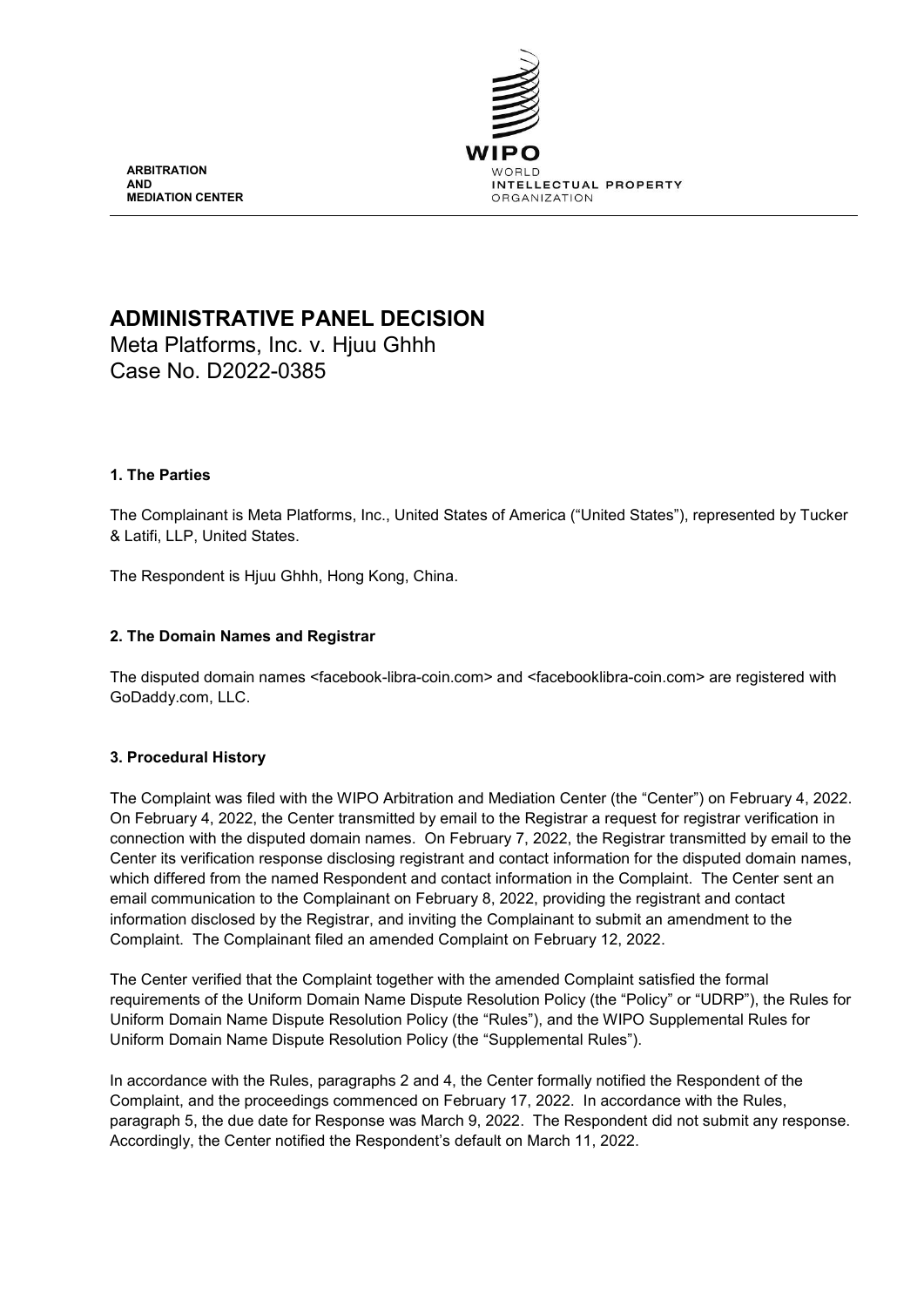#### page 2

The Center appointed Knud Wallberg as the sole panelist in this matter on April 25, 2022. The Panel finds that it was properly constituted. The Panel has submitted the Statement of Acceptance and Declaration of Impartiality and Independence, as required by the Center to ensure compliance with the Rules, paragraph 7.

#### **4. Factual Background**

The Complainant operates the world-famous Facebook social networking website and mobile application. The Complainant owns the exclusive rights to the FACEBOOK trademarks and service marks, which it has used since 2004. Facebook has more than one billion daily active accounts and over two billion monthly active users from all over the world. The "www.facebook.com" website is currently ranked as the seventh most visited website in the world and the Facebook app is the third most downloaded app globally.

The Complainant is the owner of numerous trademark registrations for FACEBOOK in many jurisdictions throughout the world, including United States Trademark Registration No. 3041791, FACEBOOK, registered on January 10, 2006 (first use in commerce in 2004) for services in classes 35 and 38, and Hong Kong, China Trademark Registration No. 300603026, registered om December 12, 2008, for services in classes 35, 38 and 42.

The Complainant is the owner of numerous domain names consisting of or including the FACEBOOK trademark under various generic Top-Level Domains ("gTLDs") as well as under various country code Top-Level Domains.

In 2019, the Complainant announced a new digital currency project called "Libra" and the Complainant helped to create "The Libra Association" to facilitate operation of the Libra project, which includes plans to support "Libra Coins," including single-currency stablecoins and a multi-currency coin, as part of the Libra payment system.

The disputed domain names were on June 29, 2021. The disputed domain name <facebook-libra-coin.com> resolves to an active website while the disputed domain name <facebooklibra-coin.com> does currently not resolve to an active webpage.

#### **5. Parties' Contentions**

#### **A. Complainant**

The Complainant submits that the disputed domain names are confusingly similar to a trademark in which the Complainant has rights since it incorporates the Complainant's FACEBOOK trademark in its entirety. The addition of the terms "libra" and "coin" and one or more hyphens does not prevent a finding of confusing similarity.

The Complainant further submits that the Respondent has no rights or legitimate interests in the disputed domain names. The Complainant has neither licensed nor authorized the Respondent to use the Complainant's mark, nor does the Respondent have any legal relationship with the Complainant that would entitle the Respondent to use the Complainant's FACEBOOK mark. Further, neither the Whols data for the disputed domain names nor the corresponding websites available at the disputed domain names, nor any other available information support that the Respondent is known by the disputed domain names. The Respondent cannot establish any *bona fide* offering under the Policy based on its use of the disputed domain name <facebook-libra-coin.com>, since the Respondent uses the disputed domain name to impersonate the Complainant and trick prospective consumers – who will believe they are accessing a website affiliated or associated with the Complainant – into entering their registration information, ostensibly to create an account for buying and exchanging digital currency. Since the disputed domain name <facebooklibra-coin.com> does not resolve to an active webpage the Respondent cannot claim to be using the disputed domain name in connection with a *bona fide* offering of goods or services within the meaning of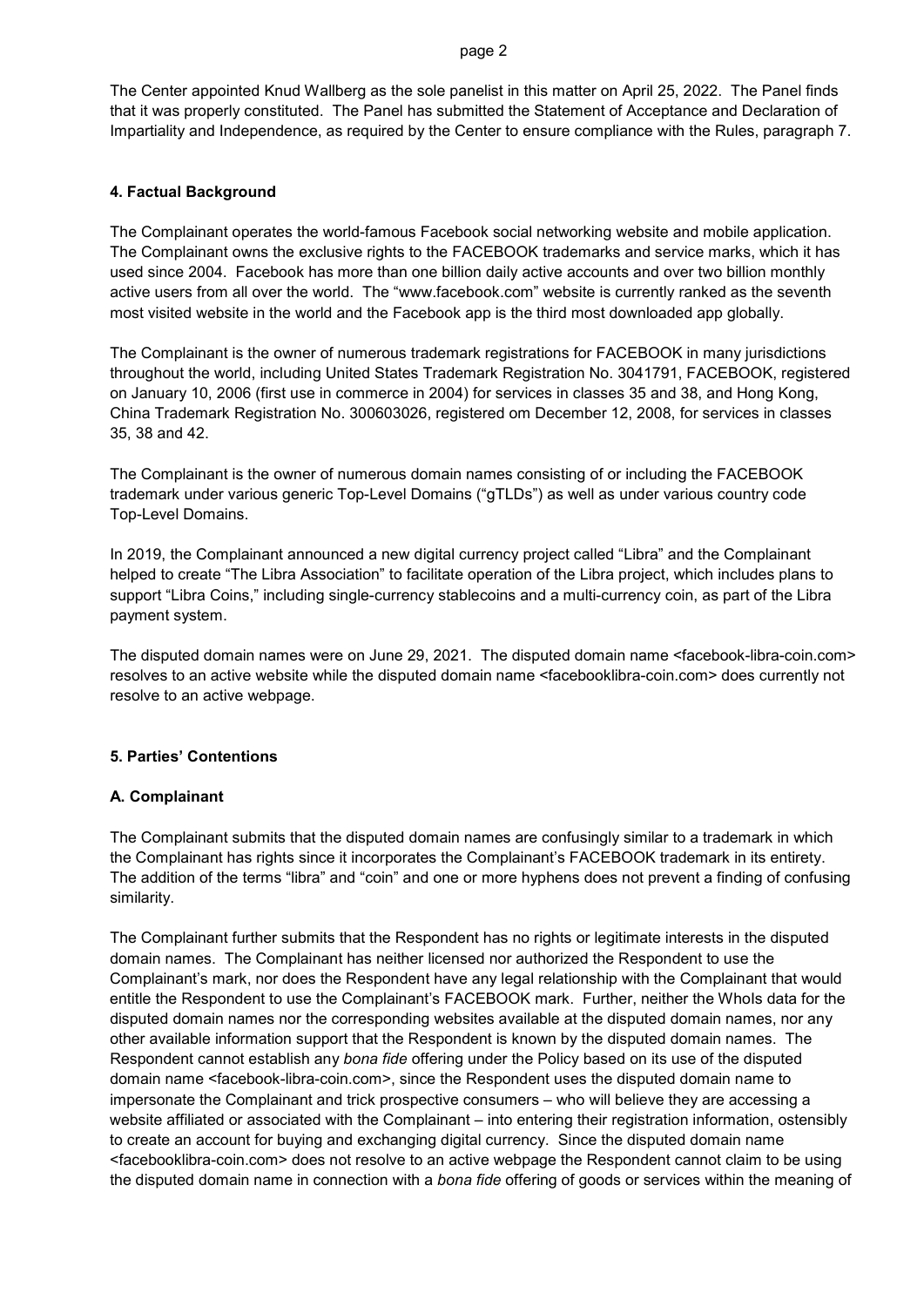## paragraph 4(c)(i) of the Policy.

The Complainant finally submits that the registration of confusingly similar domain names that are obviously connected with a particular trademark owner by someone with no connection with the trademark owner suggests bad faith registration, and that the use of the disputed domain name <facebook-libra-coin.com> by the Respondent, and the passive holding of the disputed domain name <facebooklibra-coin.com> supports a finding of bad faith use under the Policy

## **B. Respondent**

The Respondent did not reply to the Complainant's contentions.

## **6. Discussion and Findings**

According to paragraph 15(a) of the Rules the Panel shall decide the Complaint in accordance with the Policy, the Rules and any rules and principles of law that it deems applicable.

Paragraph 4(a) of the Policy directs that a complainant must prove each of the following:

(i) that the domain names registered by the respondent are identical or confusingly similar to a trademark or service mark in which the complainant has rights;

- (ii) that the respondent has no rights or legitimate interests in respect of the domain names; and
- (iii) that the domain names have been registered and are being used in bad faith.

Paragraph 4(a) of the Policy states that the burden of proving that all these elements are present lies with the Complainant. At the same time, in accordance with paragraph 14(b) of the Rules, if a party, in the absence of exceptional circumstances, does not comply with any provision of, or requirement under, the Rules, or any request from the Panel, the Panel shall draw such inferences therefrom as it considers appropriate.

# **A. Identical or Confusingly Similar**

The Panel finds that the disputed domain names are confusingly similar (in the sense of the Policy) to the Complainant's registered trademark FACEBOOK. The disputed domain names incorporate this mark in its entirety with the addition of the terms "libra" and "coin".

Where the Complainant's trademark is recognizable within the disputed domain names, the addition of other terms would not prevent a finding of confusing similarity to the complainant's mark under the first element. See section 1.8 of the WIPO Overview of WIPO Panel Views on Selected UDRP Questions, Third Edition (["WIPO Overview 3.0"](https://www.wipo.int/amc/en/domains/search/overview3.0/)).

Furthermore, the addition of the gTLD ".com" does not prevent a finding of confusing similarity under the first element test. See section 1.11.1 of the [WIPO Overview 3.0.](https://www.wipo.int/amc/en/domains/search/overview3.0/)

The Panel finds that the conditions in paragraph 4(a)(i) of the Policy are therefore fulfilled in relation to the disputed domain names.

# **B. Rights or Legitimate Interests**

It is clear from the facts of the case that the Complainant has not licensed or otherwise permitted the Respondent to use its trademark and given the circumstances of this case, the Panel finds that the Complainant has established a *prima facie* case that the Respondent has no rights or legitimate interests in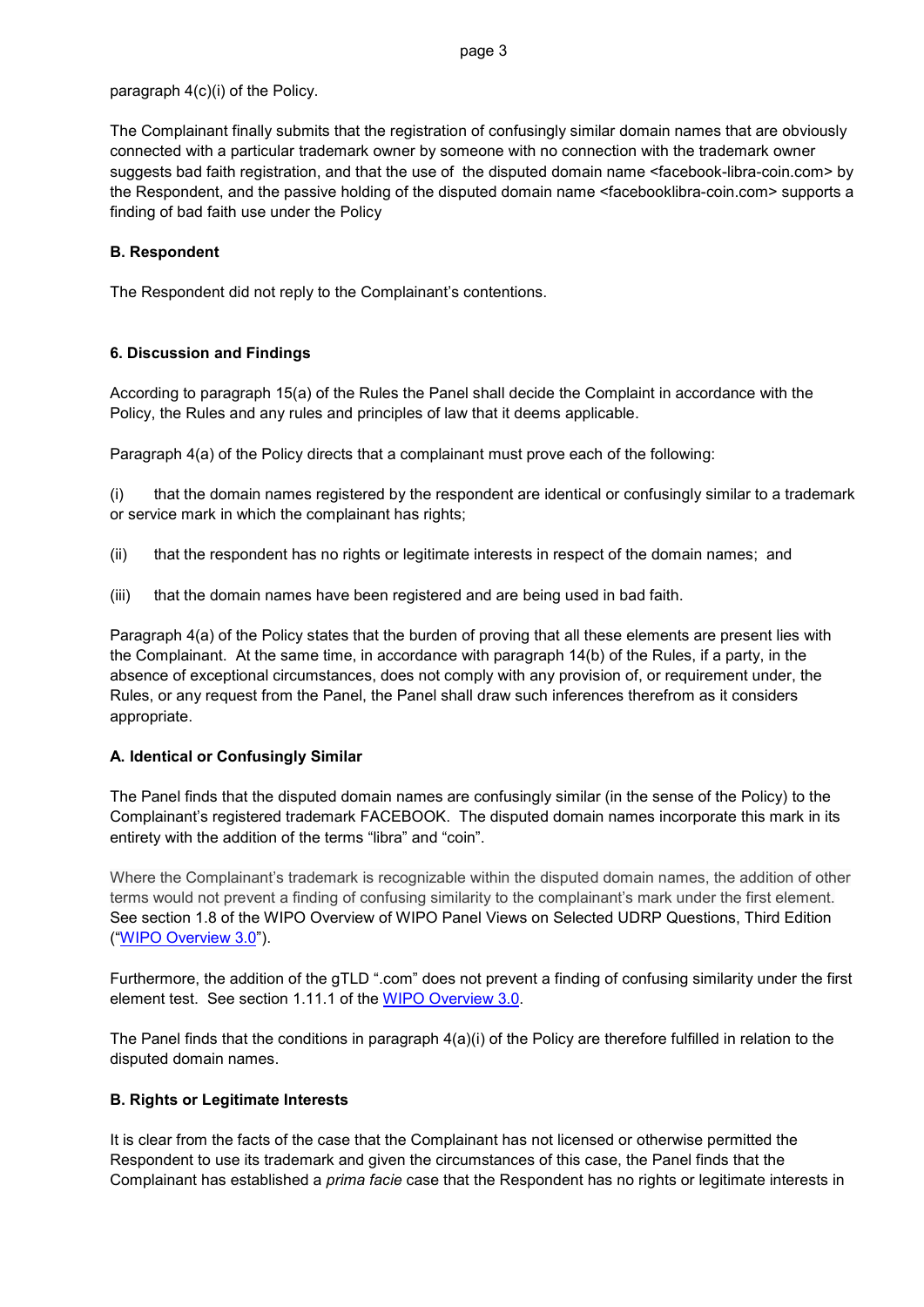the disputed domain names.

The Respondent has not produced, and there is no evidence of the types of circumstances set out in paragraph 4(c) of the Policy that might give rise to rights or legitimate interests in the disputed domain names on the part of the Respondent in these proceedings. Moreover, the disputed domain names consist of the FACEBOOK trademark in their entirety along with the terms "libra" and "coin", which are associated with the Complainant's much-publicized venture into "digital currency", thus the nature of the disputed domain names are such to carry a risk of implied affiliation. See section 2.5.1 of the [WIPO Overview 3.0.](https://www.wipo.int/amc/en/domains/search/overview3.0/)

Consequently, the Panel finds that the condition in paragraph 4(a)(ii) of the Policy is also fulfilled.

# **C. Registered and Used in Bad Faith**

Paragraph 4(a)(iii) of the Policy requires the Complainant to prove both registration and use of the disputed domain names in bad faith. Paragraph 4(b) of the Policy provides examples of circumstances which shall be evidence of registration and use in bad faith:

(i) circumstances indicating that the respondent has registered or has acquired the domain name primarily for the purpose of selling, renting, or otherwise transferring the domain name registration to the complainant who is the owner of the trademark or service mark or to a competitor of that complainant, for valuable consideration in excess of the respondent's documented out-of-pocket costs directly related to the domain name; or

(ii) the respondent has registered the domain name in order to prevent the owner of the trademark or service mark from reflecting the mark in a corresponding domain name, provided that the respondent has engaged in a pattern of such conduct; or

(iii) the respondent has registered the domain name primarily for the purpose of disrupting the business of a competitor; or

(iv) by using the domain name, the respondent has intentionally attempted to attract, for commercial gain, Internet users to its website or other online location, by creating a likelihood of confusion with the Complainant's mark as to the source, sponsorship, affiliation, or endorsement of the respondent's website or location or of a product or service on the respondent's website or location.

Accordingly, for the Complainant to succeed, the Panel must be satisfied that the disputed domain names have been registered and are being used in bad faith.

Given the circumstances of the case, including the evidence on record of the use and worldwide reputation of the Complainant's trademark FACEBOOK and the distinctive nature of this mark, it is inconceivable to the Panel in the current circumstances that the Respondent registered the disputed domain names without prior knowledge of the Complainant and the Complainant's mark. As far as the disputed domain name <facebook-libra-coin.com> is concerned this is underlined by the content of the website, which makes several references to the FACEBOOK trademark.

The Panel therefore finds that the disputed domain names were registered in bad faith.

As described above, the disputed domain name <facebook-libra-coin.com> is used for a website that clearly impersonates the Complainant and its founder and which is therefore suited to trick prospective consumers, who will believe they are accessing a website that is affiliated or associated with the Complainant, into entering their registration information, apparently in order to create an account for buying and exchanging digital currency,